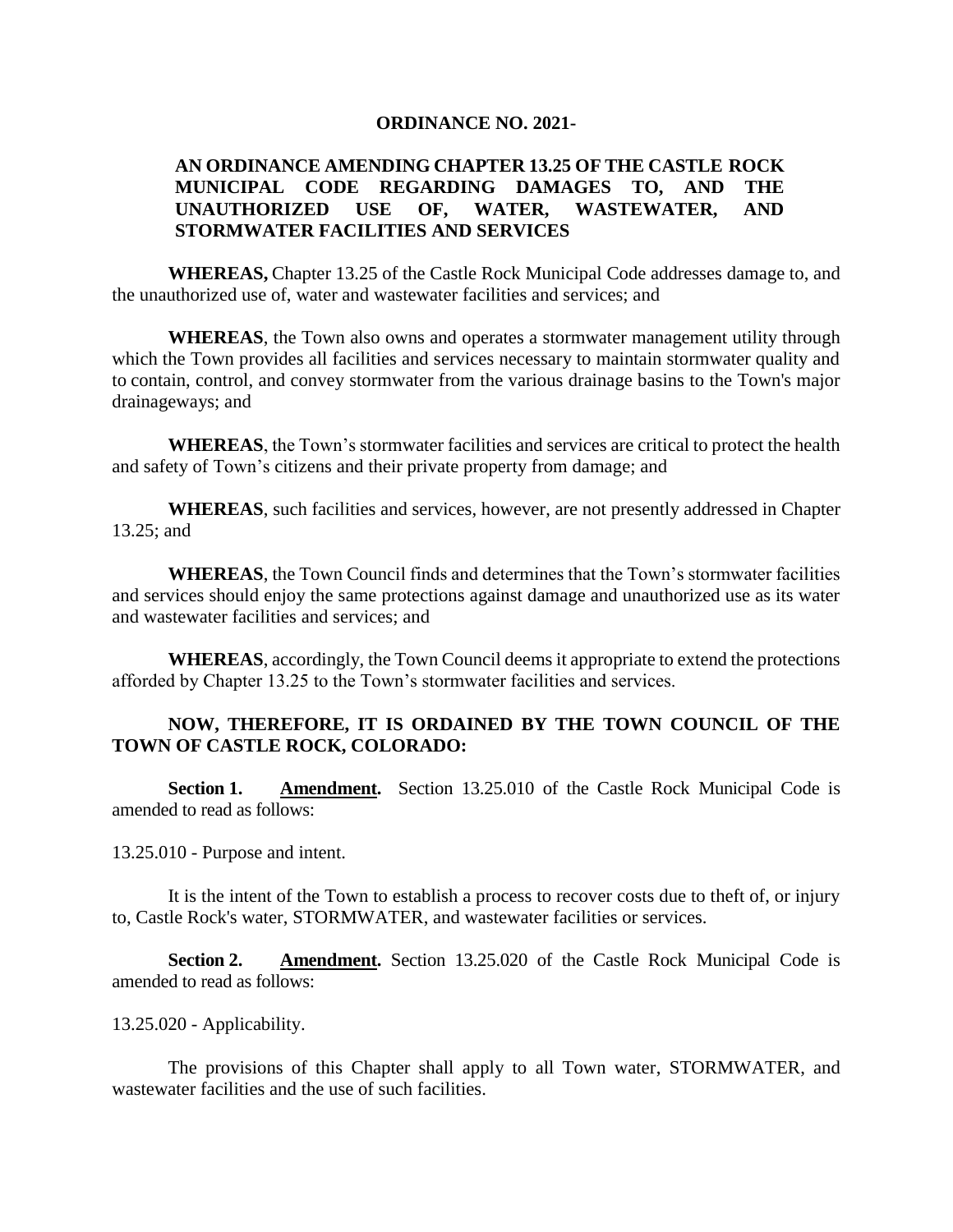**Section 3. Amendment.** Section 13.25.030 of the Castle Rock Municipal Code is amended to read as follows:

13.25.030 - Definitions.

As used in this Chapter, certain terms are defined as follows:

- A. *Connector* means a person or entity connected to the municipal water, STORMWATER, or wastewater system.
- B. *Facility* means any structure, building, pipe, fire hydrant, manhole, valve or valve box, vehicle, tool or landscaping appurtenant to the operation, maintenance or appearance of Castle Rock's water, STORMWATER, or sanitary sewer WASTEWATER system.
- C. *Person* means any person, employee, agent, employer, principal, supervisor, foreman, sole-proprietorship, partnership, corporation or other business entity.
- D. *Unauthorized user* means any person who connects to Town water, STORMWATER, and/or wastewater facilities without receipt of a permit or authorization from the Town.

**Section 4. Amendment.** Section 13.25.040 of the Castle Rock Municipal Code is amended to read as follows:

13.25.040 - Damage to water, STORMWATER, and wastewater facilities.

Any person who damages or destroys Town water, STORMWATER, and/or wastewater facilities, or who employs, supervises, controls or otherwise participates with another person in the damaging or destruction of Town water, STORMWATER, and/or wastewater facilities within the Town without express permission of the Town may, upon conviction, be punished as provided in Section 13.25.100.

**Section 5. Amendment.** Section 13.25.050 of the Castle Rock Municipal Code is amended to read as follows:

13.25.050 - Unauthorized use.

Any use of Town water, STORMWATER, and/or wastewater facilities or services requires proper Town authorization prior to any such use. Any unauthorized connection to Town WATER, STORMWATER, AND/OR WASTEWATER facilities may be immediately disconnected or otherwise terminated by the Town. The Town shall take reasonably available precautions to avoid damage to private property, but in no event shall the Town be liable for damages caused by the disconnection or termination of unauthorized use of Town water, STORMWATER, and/or